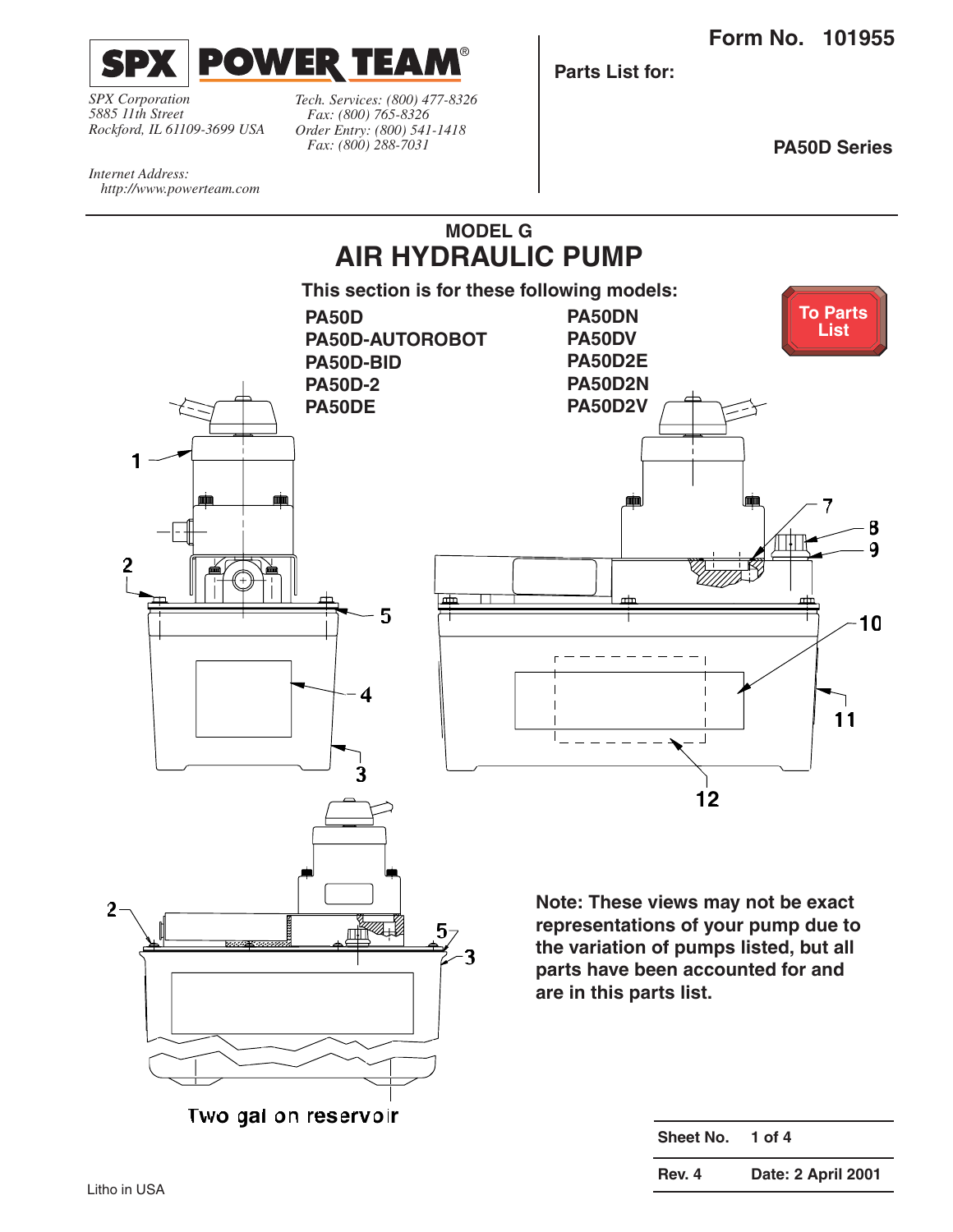<span id="page-1-0"></span>

| Item<br>No. | Part<br>No. | No.<br>Req'd   | <b>Description</b>                                                                   |
|-------------|-------------|----------------|--------------------------------------------------------------------------------------|
|             |             |                |                                                                                      |
| 1           | 52514       | 1              | Manual Pump Mount Valve (For PA50D, PA50D-AUTOROBOT,                                 |
|             |             |                | PA50D-BID & PA50D-2; See Form #100661)                                               |
| 2           | 211060      | 6              | Screw (9-15 X 1; Torque to 25/30 in. lbs.; For PA50D,<br>PA50D-AUTOROBOT, PA50D-BID) |
|             | 252168      | 10             | Screw (1/4-10 X 1; For PA50D-2)                                                      |
| 3           | 61243       | 1              | Reservoir (1 gal. plastic)                                                           |
|             | 61165       | 1              | Reservoir (2 gal. plastic)                                                           |
| 4           | 305494      | 1              | Instruction Decal (For PA50D-AUTOROBOT & PA50D-2)                                    |
| 5           | *33853      | 1              | Reservoir Gasket (For PA50D, PA50D-AUTOROBOT,<br>PA50D-BID, PA50DE, PA50DN & PA50DV) |
|             | *47409      | 1              | Reservoir Gasket (For PA50D-2, PA50D2E, PA50D2N &<br>PA50D2V)                        |
| 6           | 40063OR9    | 1              | Reservoir (2 gal. metal; For PA6DM-2)                                                |
|             | 41300WH2    | 1              | Reservoir (2 gal. metal; For PA6DM & PA6DM-DE-STA-CO)                                |
|             | 64153OR9    | $\mathbf{1}$   | Reservoir (2 gal. metal; For PA6DM-1)                                                |
| 7           | *16684      | $\mathbf{1}$   | O-ring (1.18 X 1.0; For PA50D, PA50D-AUTOROBOT, PA50DN &<br>PA50D2N)                 |
|             | 18874       | 1              | O-ring (1.18 X 1.0; For PA50DV & PA50D2V)                                            |
|             | 17718       | 1              | O-ring (1.18 X 1.0; For PA50DE & PA50D2E)                                            |
|             | *12779      | 1              | O-ring (.93 X .81; For PA50D-BID)                                                    |
| 8           | 251689      | 1              | <b>Filler/Breather Cap</b>                                                           |
| 9           | *10273      | 1              | O-ring (.81 X .62; For all except PA50DE, PA50DV, PA50D2E &<br>PA50D2V)              |
|             | 18999       | 1              | O-ring (.81 X .62; For PA50DV & PA50D2V)                                             |
|             | 250157      | 1              | O-ring (.81 X .62; For PA50DE & PA50D2E)                                             |
| 10          | 305496      | 1              | Tradename Decal (For PA50D-BID)                                                      |
|             | 305496CE    | 1              | Tradename Decal (For PA50D)                                                          |
|             | 213883      | 1              | Tradename Decal (For PA50D-AUTOROBOT)                                                |
|             | 309219      | 2              | Tradename Decal (For PA50R2)                                                         |
|             | 309219CE    | $\overline{c}$ | Tradename Decal (For PA50D-2)                                                        |
| 11          | 251762      | $\mathbf{1}$   | Warning Decal (For PA50D-BID)                                                        |
| 12          | 350568      | 1              | Instruction Decal (For PA50D-AUTOROBOT)                                              |
|             |             |                | <b>PARTS INCLUDED BUT NOT SHOWN</b>                                                  |
|             | 252168      | 4              | Screw (1/4-10 X 1; For PA50D-2; For pump mounting purposes<br>only.)                 |
|             | 10474       | 1              | 90° Elbow Fitting (3/8 NPTF; For PA50D-BID)                                          |
|             | 12328       | 1              | Straight Fitting (1/4 NPTF; For PA50D-BID)                                           |
|             | 12546       | 1              | Plastic Cap (For PA50D-BID)                                                          |
|             | 251319      | 1              | Plug Fitting (1/4 PTF; For PA50D-BID)                                                |
|             |             |                |                                                                                      |

Part numbers marked with an asterisk (\*) are contained in a repair kit see sheet 4 of 4 for individual repair kit information.

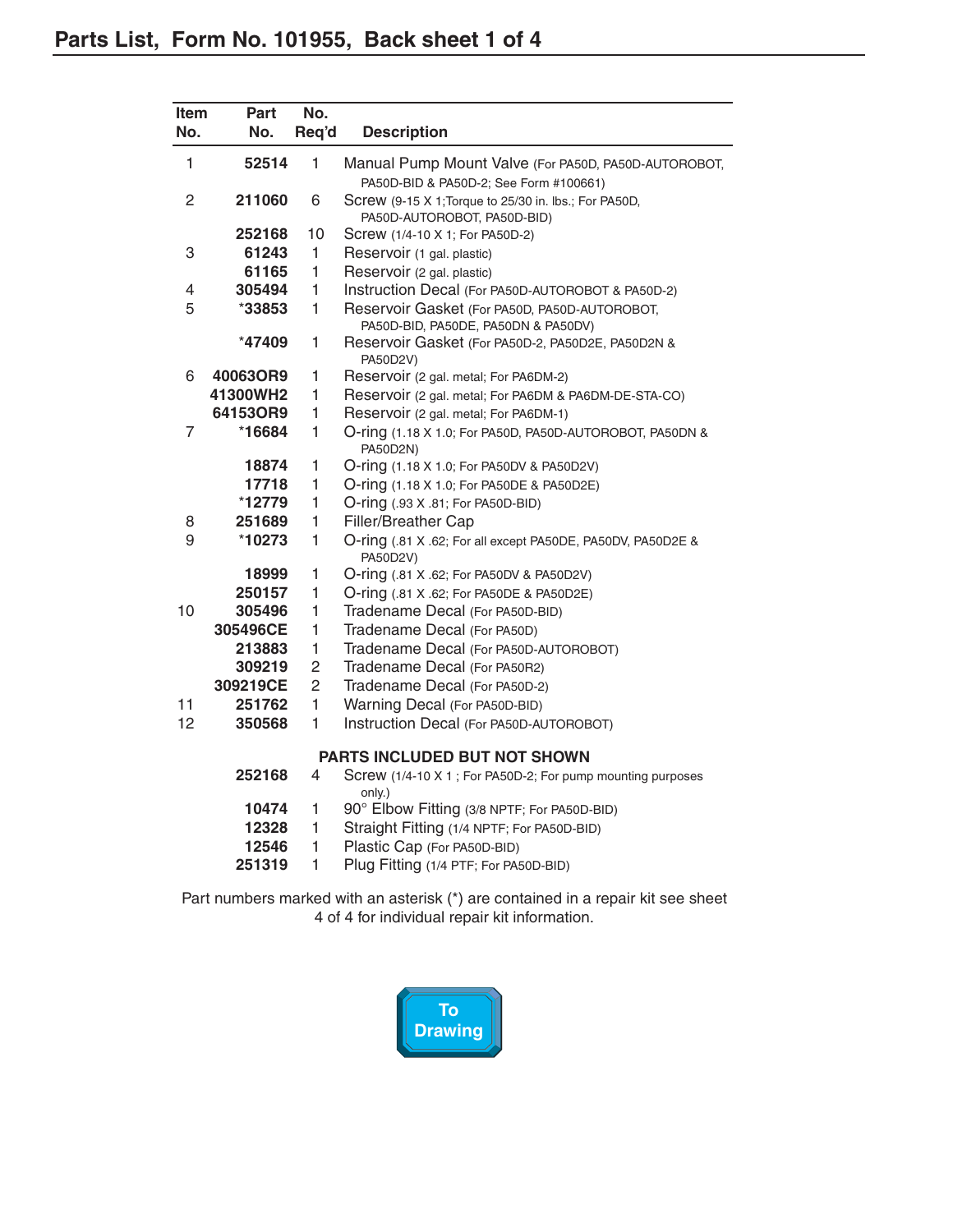## **TOP & END VIEW**



**Note: These views may not be exact representations of your pump due to the variation of pumps listed, but all parts have been accounted for and are in this parts list.**

| Item<br>No. | Part<br>No. | No.<br>Req'd | <b>Description</b>                                                                                          |
|-------------|-------------|--------------|-------------------------------------------------------------------------------------------------------------|
| 1           | 351134BK2   | 1            | Foot Plate (For all except PA50D-BID)                                                                       |
| 2           | 251757      | 1            | Decal (For all except PA50D-BID)                                                                            |
| 3           | 37199       | 1            | Air Intake Manifold (For all except PA50D-BID)                                                              |
|             | 309246      | 1            | Air Intake Manifold (For PA50D-BID)                                                                         |
| 4           | 421166BK2   | 1            | Cover Plate (For all except PA50D2E, PA50D-2, PA50D2N &<br>PA50D2V)                                         |
|             | 58705BK2    | 1            | Cover Plate (For PA50D-2, PA50D2E, PA50D2N & PA50D2V)                                                       |
| 5           | 11151       | 6            | Screw (10-24 UNC X 1-1/4 Lg.; Torque to 50/60 in. lbs.)                                                     |
| 6           | 58695       | 1            | Manifold (For PA50D, PA50D-AUTOROBOT, PA50DE, PA50DN &<br>PA50DV)                                           |
|             | 58691       | 1            | Manifold (For PA50D-BID)                                                                                    |
|             | 58714       | 1            | Manifold (For PA50D-2, PA50D2E, PA50D2N & PA50D2V)                                                          |
| 7           | 64767       | 1            | Pump Body                                                                                                   |
| 8           | 17428       | 4            | Screw (1/4-20 X 3-1/2; Torque to 85/95 in. lbs., oiled; Note: cross<br>torque in increments of 30 in. lbs.) |
| 9           | 205724      | 1            | Attention Decal (For PA50DV & PA50D2V)                                                                      |
|             | 250328      | 1            | Attention Decal (For PA50DE & PA50D2E)                                                                      |
|             |             |              | <b>PARTS INCLUDED BUT NOT SHOWN</b>                                                                         |
|             | 10469       | 1            | Straight Fitting (3/8 NPTF; For PA50D-2)                                                                    |
|             | 10470       | 1            | 90° Elbow Fitting (3/8 NPTF; For PA50D-2)                                                                   |
|             | 10672       | 1            | Straight Fitting (1/4 NPTF; For PA50D-BID)                                                                  |
|             | 11127       | 2            | Plug Fitting (3/8 NPTF; For PA50D-2)                                                                        |
|             |             |              | Part numbers marked with an asterisk (*) are contained in a repair kit see sheet                            |

4 of 4 for individual repair kit information.

**Sheet No. 2 of 4**

**Rev. 4 Date: 2 April 2001**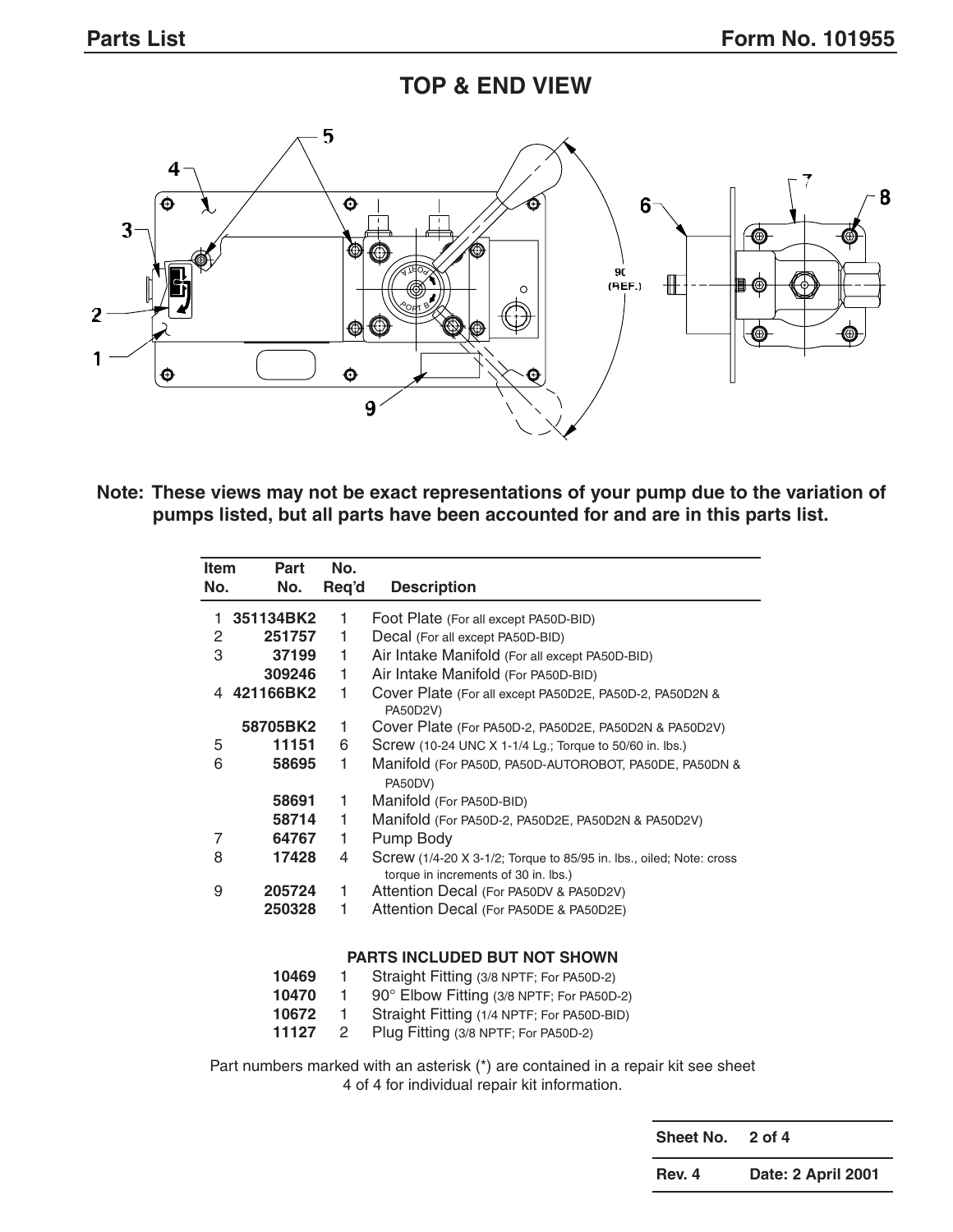## **BASIC PUMP ASSEMBLY**

<span id="page-3-0"></span>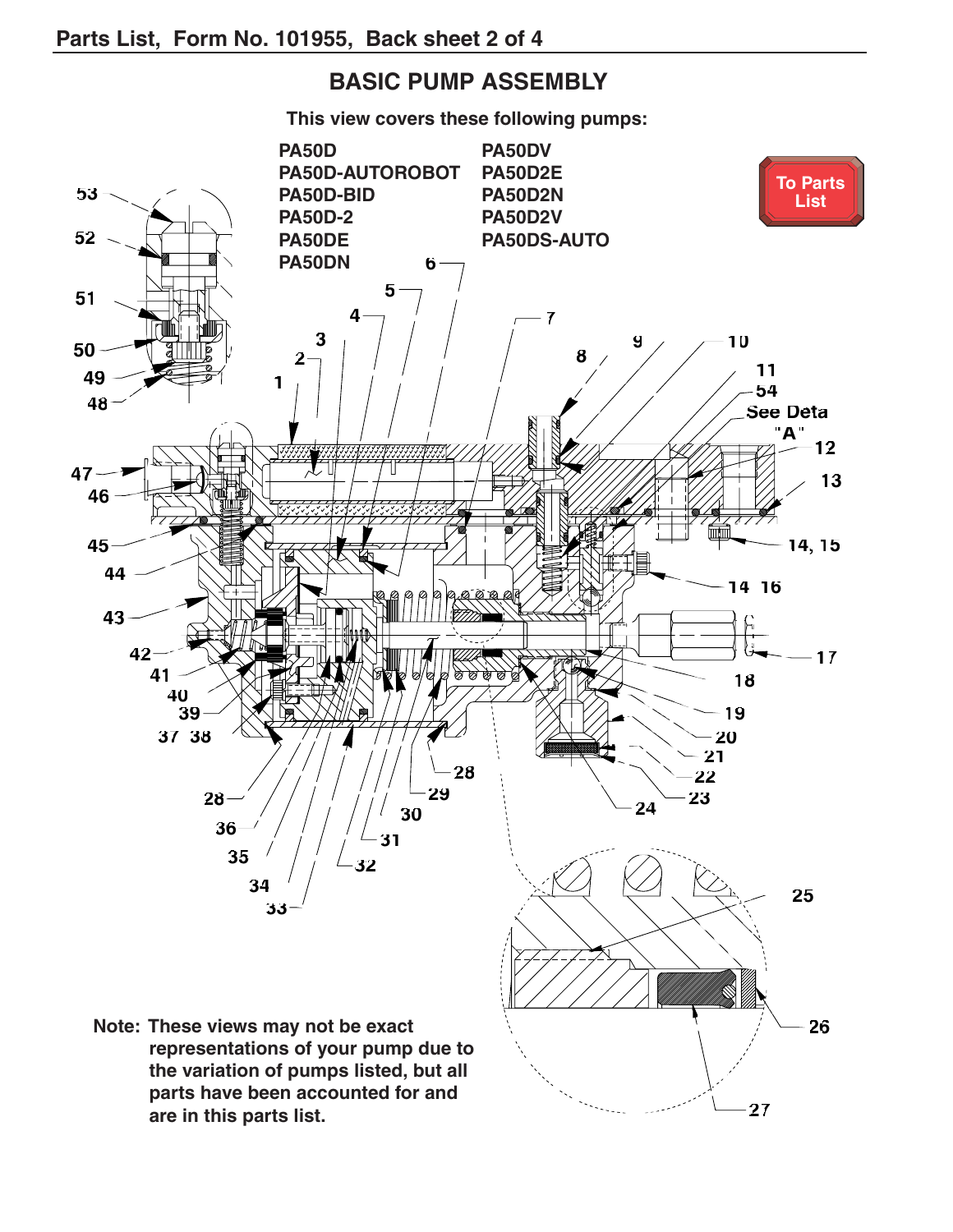#### <span id="page-4-0"></span>**Parts List** Form No. 101955

| Item<br>No.      | <b>Part</b><br>No. | No.<br>Req'd   | <b>Description</b>                                                         | Item<br>No. | Part<br>No. | No.<br>Req'd   | <b>Description</b>                                                                                                            |
|------------------|--------------------|----------------|----------------------------------------------------------------------------|-------------|-------------|----------------|-------------------------------------------------------------------------------------------------------------------------------|
| 1                | *29992             | 1              | Foam Tube                                                                  | 16          | 10002       | 1              | Screw (1/4-20 X 3/8; Torque to 90/110                                                                                         |
| 2                | 28387              | 1              | Muffler                                                                    |             |             |                | in. lbs.)                                                                                                                     |
| 3                | *28239             | 1              | Gasket                                                                     | 17          |             |                | Relief Valve (When ordering a                                                                                                 |
| 4                | 52390              | 1              | Piston Body                                                                |             |             |                | replacement relief valve refer to                                                                                             |
| 5                | *14265             | $\overline{c}$ | Piston Ring (2.77 X 2.54)                                                  |             |             |                | stamped number on the outside of the                                                                                          |
| 6                | *251835            | 2              | O-ring (2-1/2" X 2-5/16" X 3/32; For all                                   |             |             |                | relief valve. See note below. Apply                                                                                           |
|                  |                    |                | except PA50DV, PA50DE, PA50D2E &                                           |             |             |                | loctite 592 [Power Team #905516] or<br>equiv. & torque to 150/170 in. lbs.)                                                   |
|                  |                    |                | PA50D2V)                                                                   | 18          | 421642      | 1              | Cylinder Blank (Torque to 90/100 ft.                                                                                          |
|                  | 251865             | $\overline{c}$ | O-ring (2.31 X 2.12; For PA50DV &                                          |             |             |                | Ibs., oiled)                                                                                                                  |
|                  |                    |                | PA50D2V)                                                                   | 19          | *10423      | $\mathbf{1}$   | Ball (9/32 Dia.)                                                                                                              |
|                  | 251866             | $\overline{c}$ | O-ring (2.31 X 2.12; For PA50DE &                                          | 20          | *10261      | 1              | Special Washer (.75 X .60)                                                                                                    |
|                  |                    |                | PA50D2E)                                                                   | 21          | 48010       | 1              | Filter Adapter (Torque to 40/50 ft.                                                                                           |
| $\overline{7}$   | *10272             | 1              | O-ring (.75 X .56; For all except<br>PA50DV, PA50DE, PA50D2E &<br>PA50D2V) |             |             |                | Ibs., oiled; For all except PA50D-2,<br>PA50D2E, PA50D2N & PA50D2V;<br>See sheet 4 of 4 for pumps with 2 gal.<br>reservoirs.) |
|                  | 18998              | 1              | O-ring (.75 X .56; For PA50DV &                                            | 22          | 214578      | 1              | Filter (For all reservoir sizes except 2                                                                                      |
|                  |                    |                | PA50D2V)                                                                   |             |             |                | gal. reservoirs built after June 1, 1998)                                                                                     |
|                  | 250194             | 1              | O-ring (.75 X .56; For PA50DE &<br>PA50D2E)                                | 23          | 214586      | 1              | Retaining Ring (.63 X .015; For all<br>reservoir sizes except 2 gal. reservoirs                                               |
| 8                | 21094              | $\overline{c}$ | <b>Bushing</b>                                                             | 24          | *10263      |                | built after June 1, 1998)                                                                                                     |
| $\boldsymbol{9}$ | *11863             | 4              | Backup Washer (.50 X .38)                                                  | 25          | *351662     | 1              | Special Washer (1.0 X .77)                                                                                                    |
| 10               | *10268             | 4              | O-ring (.50 X .37; For all except<br>PA50DV, PA50DE, PA50D2E &<br>PA50D2V) |             |             | 1              | Retainer (See Detail; Note: See<br>"INSTRUCTIONS FOR RETAINER<br>REPLACEMENT" on back sheet 4 of 4.)                          |
|                  | 19775              | 4              | O-ring (.50 X .37; For PA50DV)                                             | 26          | *12488      | $\mathbf{1}$   | Backup Washer                                                                                                                 |
|                  | 17716              | 4              | O-ring (.50 X .37; For PA50DE &                                            | 27          | *253095     | $\mathbf{1}$   | U-cup                                                                                                                         |
|                  |                    |                | PA50D2E)                                                                   | 28          | *17429      | $\overline{2}$ | Backup Washer (2.94 X 2.75)                                                                                                   |
|                  | 11439              | 4              | O-ring (.50 X .37; For PA50D2V)                                            | 29          | *13938      | 1              | Spring (1.452 O.D. X 4.4)                                                                                                     |
| 11               | 16448              | 1              | Spring (.31 O.D. X .81)                                                    | 30          | 28400       | $\mathbf{1}$   | Piston (7/16")                                                                                                                |
| 12               | 15024              | 1              | Straight Fitting (1/4 NPTF; For                                            | 31          | 202613      | 1              | <b>Bumper</b>                                                                                                                 |
|                  |                    |                | PA50DE, PA50DN & PA50DV)                                                   | 32          | 211082      | $\mathbf{1}$   | <b>Spring Guide</b>                                                                                                           |
| 13               | *10276             | $\overline{2}$ | O-ring (1.0 X .75; For PA50D-2 &<br>PA50D2N)                               | 33          | 37434       | $\mathbf{1}$   | Air Cylinder (Note: Locate groove on<br>upper half (top) of pump with                                                         |
|                  | *10276             | 3              | O-ring (1.0 X .75; For PA50D, PA50D-                                       |             |             |                | chamfered tube end towards rear<br>head as shown.)                                                                            |
|                  |                    |                | AUTOROBOT, PA50D-BID, PA50DN &<br>PA50DS-AUTO)                             | 34          | *12692      | 1              | Spring (3/16 O.D. X 1.70)                                                                                                     |
|                  | 19026              | 2              | O-ring (1.0 X .75; For PA50D2V)                                            | 35          | *211052     | 1              | O-ring (.90 X .70; For all except                                                                                             |
|                  | 19026              | 3              | O-ring (1.0 X .75; For PA50DV)                                             |             |             |                | PA50DE, PA50DV, PA50D2E &                                                                                                     |
|                  | 250188             | 2              | O-ring (1.0 X .75; For PA50D2E)                                            |             |             |                | PA50D2V)                                                                                                                      |
|                  | 250188             | 3              | O-ring (1.0 X .75; For PA50DE)                                             |             | 250192      | $\mathbf{1}$   | O-ring (.90 X .70; For PA50DV &                                                                                               |
| 14               | *10442             | 1              | Special Washer (.37 X .25; For                                             |             |             |                | PA50D2V)                                                                                                                      |
|                  |                    |                | PA50D-2, PA50D2E, PA50D2N &<br>PA50D2V)                                    |             | 250193      | $\mathbf{1}$   | O-ring (.90 X .70; For PA50DE &<br>PA50D2E)                                                                                   |
|                  | *10442             | 2              | Special Washer (.37 X .25; For                                             | 36          | 305475      | 1              | <b>Exhaust Valve Stem</b>                                                                                                     |
|                  |                    |                | PA50D, PA50D-AUTOROBOT, PA50D-                                             | 37          | *10241      | 3              | Lockwasher (.33 X .20)                                                                                                        |
|                  |                    |                | BID, PA50DE, PA50DN, PA50DS-<br>AUTO & PA50DV)                             | 38          | 211054      | 3              | Screw (10-24 X 1/2; Torque to 50/55<br>in. lbs.)                                                                              |
| 15               | 10807              | 1              | Screw (1/4-20 X 1/2; For PA50D,                                            | 39          | 33822       | 1              | <b>Piston End Plate Casting</b>                                                                                               |
|                  |                    |                | PA50D-AUTOROBOT, PA50D-BID,                                                | 40          | *28183      | $\mathbf{1}$   | Piston Poppet                                                                                                                 |
|                  |                    |                | PA50DE, PA50DN, PA50DS-AUTO &<br>PA50DV)                                   | 41          | *205679     | $\mathbf{1}$   | Spring (.49 O.D. X .92)                                                                                                       |
|                  |                    |                |                                                                            |             |             |                | -Continued-                                                                                                                   |

Part numbers marked with an asterisk (\*) are contained in a repair kit see sheet 4 of 4 for individual repair kit information.

**NOTE:**

**Standard relief valves are set at 10,100/10,700 PSI. Relief valves pre-set at special settings are available. Refer to your pump model number or contact Power Team Technical Services.**

**Sheet No. 3 of 4 Rev. 4 Date: 2 April 2001 To [Drawing](#page-3-0) [Next](#page-5-0)  Page**

Note: Shaded areas reflect last revision(s) made to this form.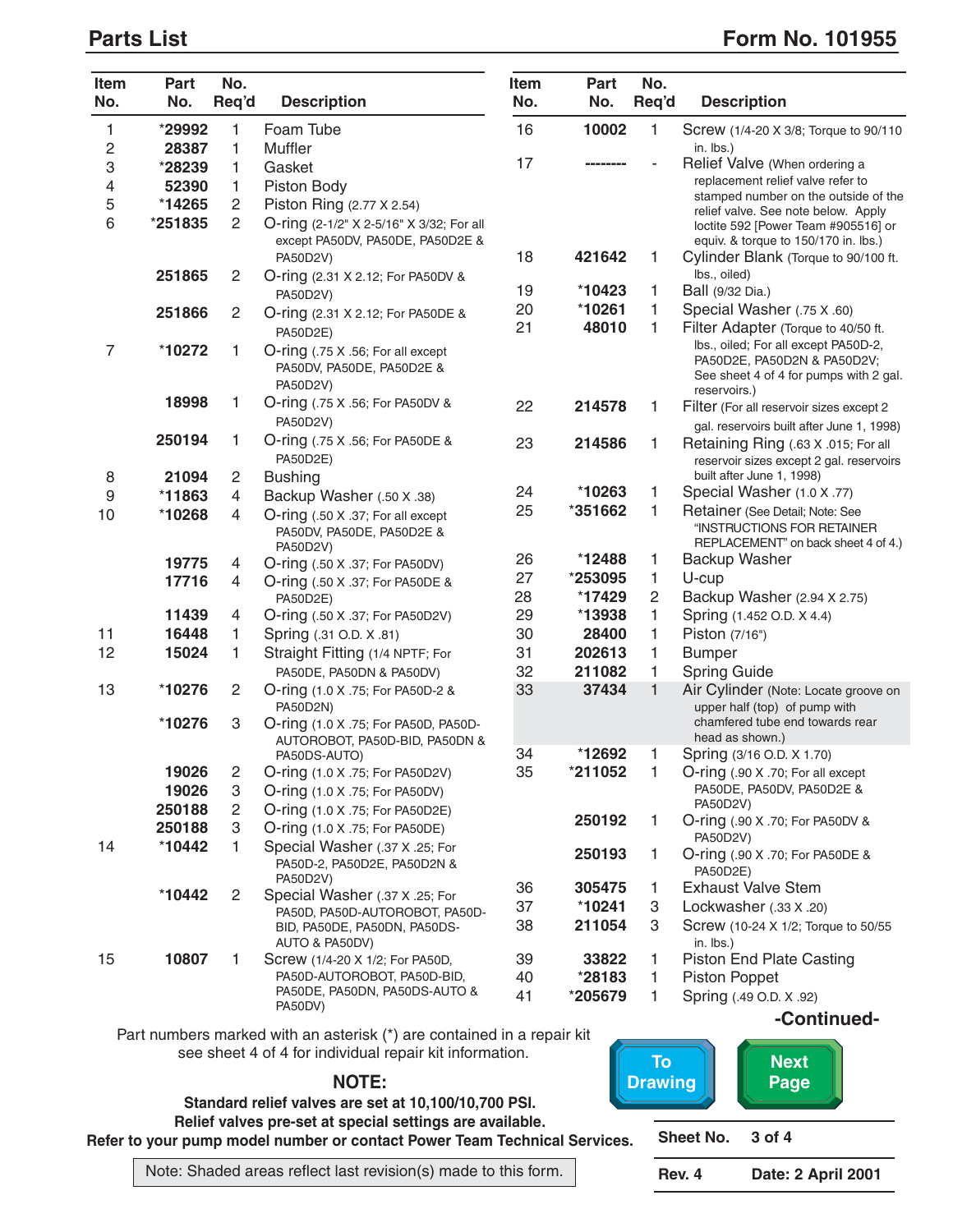<span id="page-5-0"></span>

|  |  |  | Parts List, Form No. 101955, Back sheet 3 of 4 |  |
|--|--|--|------------------------------------------------|--|
|--|--|--|------------------------------------------------|--|

| <b>Item</b><br>No. | Part<br>No. | No.<br>Req'd | <b>Description</b>                                                                    | <b>Item</b><br>No. | Part<br>No. | No.<br>Req'd | <b>Description</b>                                                         |
|--------------------|-------------|--------------|---------------------------------------------------------------------------------------|--------------------|-------------|--------------|----------------------------------------------------------------------------|
| 42                 | *205674     |              | Screw (8-32 X 3/8; Torque to 12/18 in.<br>lbs.                                        |                    | 18974       |              | O-ring (.43 X .31; For PA50DV &<br>PA50D2V)                                |
| 43<br>44           | 51480       |              | <b>Rear Head</b>                                                                      |                    | 13472       | 1            | O-ring (.43 X .31; For PA50DE &<br>PA50D2E)                                |
|                    | *251717     | 1            | O-ring (1.0 X .62; For all except<br>PA50DE, PA50DV, PA50D2E &<br>PA50D2V)            | 53                 | 33841       | 1            | Actuator Button (For all except<br>PA50D-BID)                              |
|                    | 251718      |              | O-ring (1.0 X .62; For PA50DV &                                                       | 54                 | $*11841$    | 1            | O-ring (1.62 x 1.37 Nitrile)                                               |
|                    |             |              | PA50D2V)                                                                              |                    | 251695      | 1            | O-ring (1.62 x 1.37 EPR)                                                   |
|                    | 251719      |              | O-ring (1.0 X .62; For PA50DE &<br><b>PA50D2E)</b>                                    |                    | 19035       | 1            | $O\text{-ring}$ (1.62 x 1.37 Viton)                                        |
| 45                 | *351021     | 1            | Coverplate Gasket                                                                     |                    |             |              | PARTS INCLUDED BUT NOT SHOWN                                               |
| 46                 | *216296     | 1            | Filter Disc (For all except PA50D-BID)                                                |                    | 10427       |              | Plug Fitting (1/8 NPTF; For PA50D-                                         |
| 47                 | 14794       | 1            | Plastic Cap (For all except PA50D-<br>BID)                                            |                    |             |              | AUTOROBOT)                                                                 |
| 48                 | 12691       |              | Spring (.36 O.D. X 1.50; For all except<br>PA50D-BID)                                 |                    | 15426       | 1            | Straight Fitting (1/4 NPTF; For<br>PA50D-AUTOROBOT)                        |
| 49                 | 13936       | 1            | Screw (8-32 X 1/4; For all except<br>PA50D-BID)                                       |                    |             |              | Part numbers marked with an asterisk (*) are contained                     |
| 50                 | 28198       |              | Seal Guide (For all except PA50D-<br>BID)                                             |                    |             |              | in a repair kit see sheet 4 of 4 for individual repair kit<br>information. |
| 51                 | *28182      |              | Air Valve Poppet (For all except<br>PA50D-BID)                                        |                    |             |              |                                                                            |
| 52                 | *10267      |              | O-ring (.43 X .31; For all except<br>PA50D-BID, PA50DV, PA50DE,<br>PA50D2E & PA50D2V) |                    |             |              | To                                                                         |

**DETAIL "A-3"**



| <b>Item</b><br>No. | Part<br>No. | No.<br>Req'd | <b>Description</b>                                                         |
|--------------------|-------------|--------------|----------------------------------------------------------------------------|
| 1                  | 36497       | 1            | Check Valve Retainer                                                       |
| 2                  | *211053     | 1            | O-ring (.37 X .25; For all except<br>PA50DE, PA50DV, PA50D2E &<br>PA50D2V) |
|                    | 11438       | 1            | <b>O-ring (.37 X .25; For PA50DV &amp;</b><br>PA50D2V)                     |
|                    | 17715       | 1            | O-ring (.37 X .25; For PA50DE &<br>PA50D2E)                                |
| 3                  | *10445      | 1            | Spring (.16 O.D. X .72)                                                    |
| 4                  | 202568      | 1            | <b>Ball Guide</b>                                                          |
| 5                  | *10423      |              | Ball (9/32")                                                               |

**[Drawing](#page-3-0)**

Part numbers marked with an asterisk (\*) are contained in a repair kit see sheet 4 of 4 for individual repair kit information.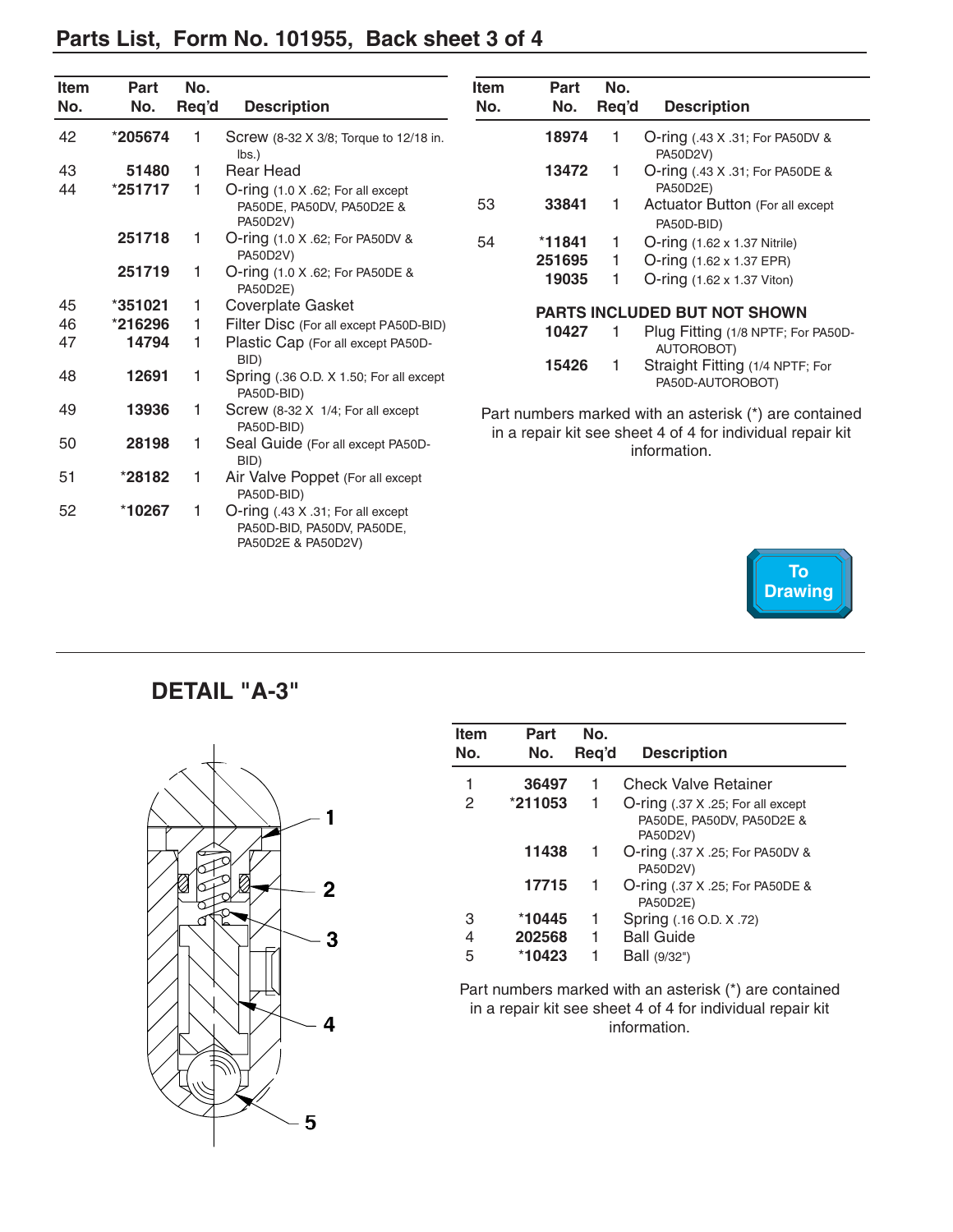## **FILTER ADAPTER ASSEMBLY BEFORE 6/1/98**

**For 2 Gallon Reservoirs Only**



| Item<br>No. | Part<br>No. | No.<br>Reg'd | <b>Description</b>                                                                              |
|-------------|-------------|--------------|-------------------------------------------------------------------------------------------------|
| 1           | *10423      | 1            | Ball (9/32 Dia.)                                                                                |
| 2           | *10261      | -1.          | Special Washer (3/4 x 19/32 x 1/32)                                                             |
| 3           | 48008       | 1.           | Filter Adapter (Torque to 40/50 ft.<br>Ibs., oiled; For PA50D-2, PA50D2E,<br>PA50D2N & PA50D2V) |
| 4           | 214578      | 1            | Filter                                                                                          |
| 5           | 214586      | $\mathbf{1}$ | Retaining Ring $(.63 \times .015)$                                                              |

Part numbers marked with an asterisk (\*) are contained in a Repair Kit see sheet 4 of 4 for individual repair kit information.

#### **FILTER ADAPTER ASSEMBLY AFTER 6/1/98**

**For 2 Gallon Reservoirs Only (Reference Part Number 48008)**



| <b>Item</b><br>No. | Part<br>No. | No. | Req'd Description       |
|--------------------|-------------|-----|-------------------------|
|                    |             |     | 422017 1 Filter Adapter |
| $\mathcal{P}$      | 29682       |     | Filter                  |

**No. 300962** PA50D

PA50DN

## **REPAIR KITS**

**No. 300961** PA50D-2 PA50D2N

# **No. 300963**

PA50D-AUTOROBOT PA50D-BID

**Sheet No. 4 of 4**

**Rev. 4 Date: 2 April 2001**